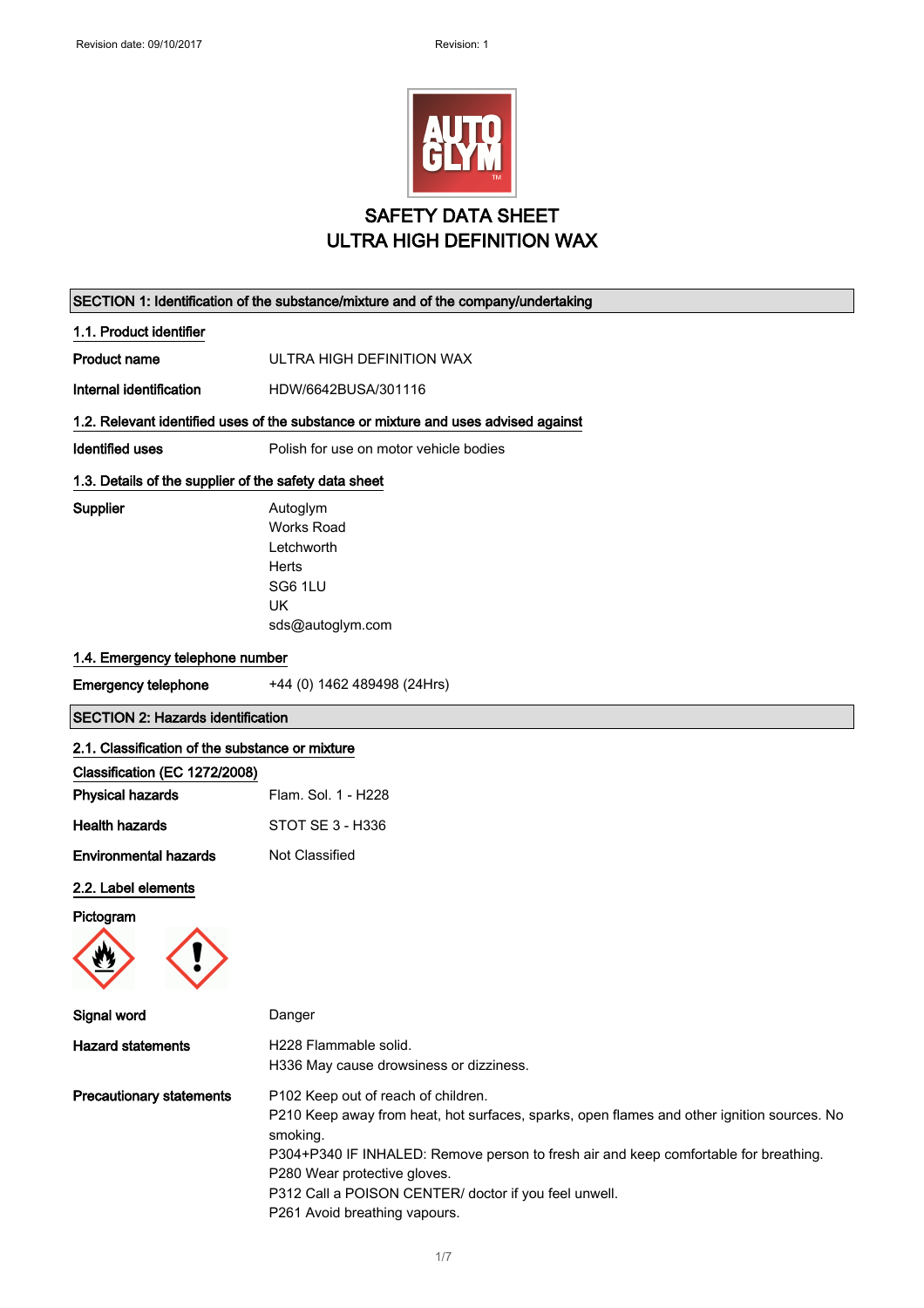| Contains                                          | Naptha (Petroleum), Hydrotreated Heavy                                             |                                                      |
|---------------------------------------------------|------------------------------------------------------------------------------------|------------------------------------------------------|
| 2.3. Other hazards                                |                                                                                    |                                                      |
| SECTION 3: Composition/information on ingredients |                                                                                    |                                                      |
| 3.2. Mixtures                                     |                                                                                    |                                                      |
| Naptha (Petroleum), Hydrotreated Heavy            |                                                                                    | 10-30%                                               |
| CAS number: 64742-48-9                            | EC number: 265-150-3                                                               | REACH registration number: 01-                       |
|                                                   |                                                                                    | 2119486659-16-XXXX                                   |
| Classification                                    |                                                                                    | Classification (67/548/EEC or 1999/45/EC)            |
| Flam. Liq. 3 - H226                               |                                                                                    | Carc. Cat. 2;R45 Muta. Cat. 2;R46 Xn;R65             |
| <b>STOT SE 3 - H336</b>                           |                                                                                    |                                                      |
| Asp. Tox. 1 - H304                                |                                                                                    |                                                      |
| Distillates (petroleum), hydrotreated light       |                                                                                    | 10-30%                                               |
|                                                   |                                                                                    |                                                      |
| CAS number: 64742-47-8                            | EC number: 265-149-8                                                               | REACH registration number: 01-<br>2119484819-18-XXXX |
| Classification                                    |                                                                                    |                                                      |
| Asp. Tox. 1 - H304                                |                                                                                    |                                                      |
|                                                   | Hydrocarbons, C11-C14, n-alkanes, isoalkanes, cyclics, <2%                         | $1 - 5%$                                             |
| aromatics                                         |                                                                                    |                                                      |
| $CAS$ number: $-$                                 | EC number: 926-141-6                                                               | REACH registration number: 01-                       |
|                                                   |                                                                                    | 2119456620-43-XXXX                                   |
| Classification                                    |                                                                                    |                                                      |
| Asp. Tox. 1 - H304                                |                                                                                    |                                                      |
|                                                   |                                                                                    |                                                      |
| 2% aromatics                                      | Hydrocarbons, C12-C15, n-alkanes, isoalkanes, cyclics, <                           | $1 - 5%$                                             |
| CAS number: -                                     | EC number: 920-107-4                                                               | REACH registration number: 01-                       |
|                                                   |                                                                                    | 2119453414-43-XXXX                                   |
| Classification                                    |                                                                                    |                                                      |
| Asp. Tox. 1 - H304                                |                                                                                    |                                                      |
|                                                   | The Full Text for all D. Dhreese and Hazard Statements are Displayed in Section 16 |                                                      |

The Full Text for all R-Phrases and Hazard Statements are Displayed in Section 16.

### SECTION 4: First aid measures

#### 4.1. Description of first aid measures

| <b>Inhalation</b>   | Move affected person to fresh air and keep warm and at rest in a position comfortable for<br>breathing.                                                                                      |
|---------------------|----------------------------------------------------------------------------------------------------------------------------------------------------------------------------------------------|
| Ingestion           | Do not induce vomiting. If vomiting occurs, the head should be kept low so that vomit does not<br>enter the lungs. Get medical attention immediately.                                        |
| <b>Skin contact</b> | Wash skin thoroughly with soap and water or use an approved skin cleanser.                                                                                                                   |
| Eye contact         | Rinse cautiously with water for several minutes. Remove contact lenses, if present and easy<br>to do. Continue rinsing. Continue to rinse for at least 15 minutes and get medical attention. |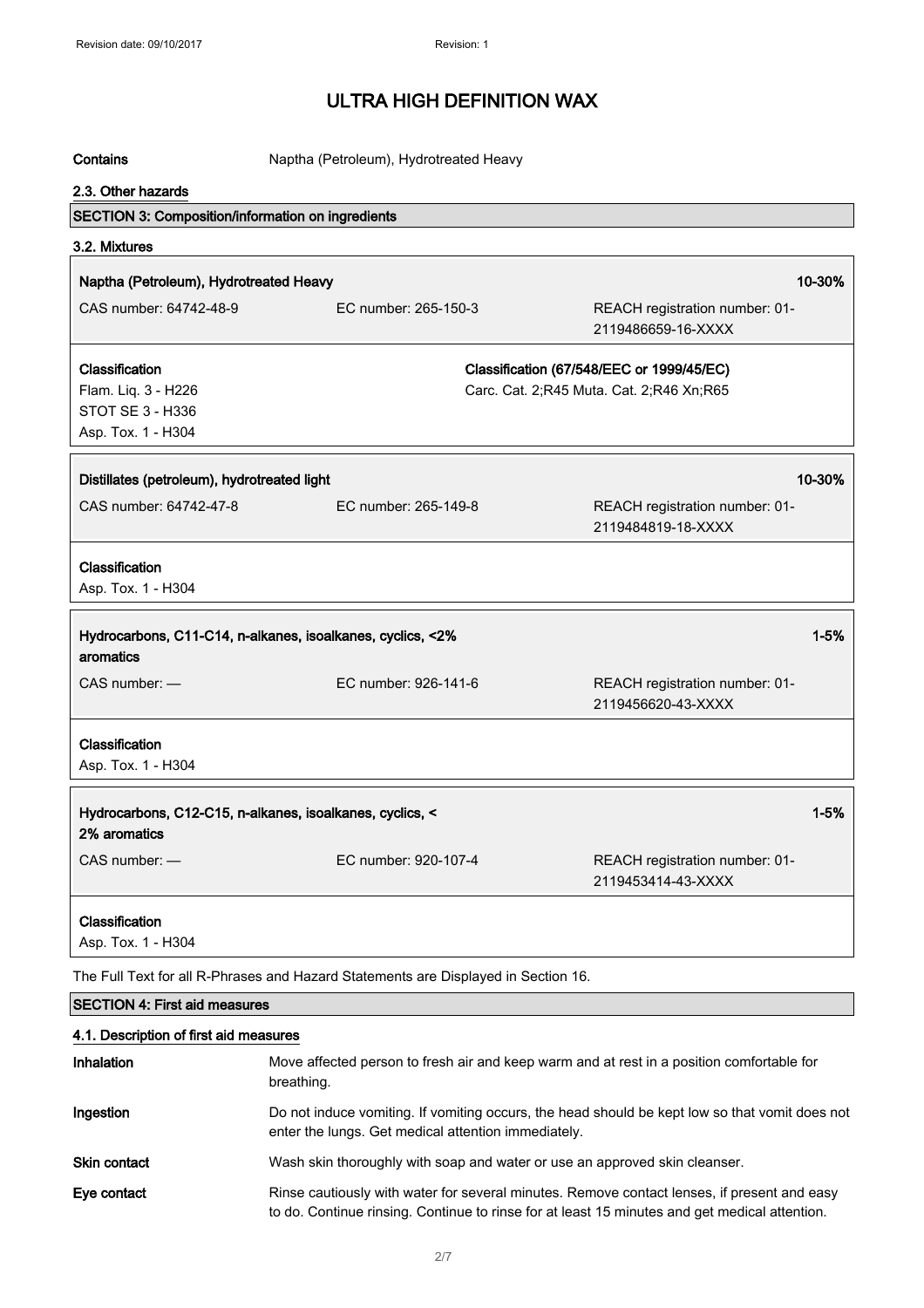### 4.2. Most important symptoms and effects, both acute and delayed

| Inhalation                                                 | The product contains organic solvents. Vapours may cause drowsiness and dizziness. May<br>cause damage to mucous membranes in nose, throat, lungs and bronchial system.                                         |
|------------------------------------------------------------|-----------------------------------------------------------------------------------------------------------------------------------------------------------------------------------------------------------------|
| Ingestion                                                  | May cause discomfort. Nausea, vomiting. Diarrhoea.                                                                                                                                                              |
| Skin contact                                               | Prolonged contact may cause redness, irritation and dry skin.                                                                                                                                                   |
| Eye contact                                                | Irritation of eyes and mucous membranes.                                                                                                                                                                        |
|                                                            | 4.3. Indication of any immediate medical attention and special treatment needed                                                                                                                                 |
| <b>Specific treatments</b>                                 | Treat symptomatically.                                                                                                                                                                                          |
| <b>SECTION 5: Firefighting measures</b>                    |                                                                                                                                                                                                                 |
| 5.1. Extinguishing media                                   |                                                                                                                                                                                                                 |
| Suitable extinguishing media                               | Use alcohol-resistant foam, carbon dioxide or dry powder to extinguish.                                                                                                                                         |
| Unsuitable extinguishing<br>media                          | Do not use water jet as an extinguisher, as this will spread the fire.                                                                                                                                          |
| 5.2. Special hazards arising from the substance or mixture |                                                                                                                                                                                                                 |
| Specific hazards                                           | Flammable liquid and vapour. Vapours are heavier than air and may spread near ground and<br>travel a considerable distance to a source of ignition and flash back.                                              |
| <b>Hazardous combustion</b><br>products                    | Thermal decomposition or combustion products may include the following substances: Toxic<br>gases or vapours. Carbon dioxide (CO2). Carbon monoxide (CO).                                                       |
| 5.3. Advice for firefighters                               |                                                                                                                                                                                                                 |
| Protective actions during<br>firefighting                  | Do not use water jet as an extinguisher, as this will spread the fire. Keep upwind to avoid<br>inhalation of gases, vapours, fumes and smoke.                                                                   |
| Special protective equipment<br>for firefighters           | Wear positive-pressure self-contained breathing apparatus (SCBA) and appropriate protective<br>clothing.                                                                                                        |
| <b>SECTION 6: Accidental release measures</b>              |                                                                                                                                                                                                                 |
|                                                            | 6.1. Personal precautions, protective equipment and emergency procedures                                                                                                                                        |
| <b>Personal precautions</b>                                | Avoid contact with skin, eyes and clothing. No smoking, sparks, flames or other sources of<br>ignition near spillage. Avoid inhalation of vapours.                                                              |
| 6.2. Environmental precautions                             |                                                                                                                                                                                                                 |
| <b>Environmental precautions</b>                           | Do not allow to enter drainage system, surface or ground water.<br>Prevent material from reaching sewage system, holes and cellars.                                                                             |
| 6.3. Methods and material for containment and cleaning up  |                                                                                                                                                                                                                 |
| Methods for cleaning up                                    | Absorb small quantities with paper towels and evaporate in a safe place. Absorb spillage with<br>non-combustible, absorbent material. No smoking, sparks, flames or other sources of ignition<br>near spillage. |
| 6.4. Reference to other sections                           |                                                                                                                                                                                                                 |
| Reference to other sections                                | For personal protection, see Section 8.                                                                                                                                                                         |
| <b>SECTION 7: Handling and storage</b>                     |                                                                                                                                                                                                                 |
| 7.1. Precautions for safe handling                         |                                                                                                                                                                                                                 |
| Usage precautions                                          | For personal protection, see Section 8.                                                                                                                                                                         |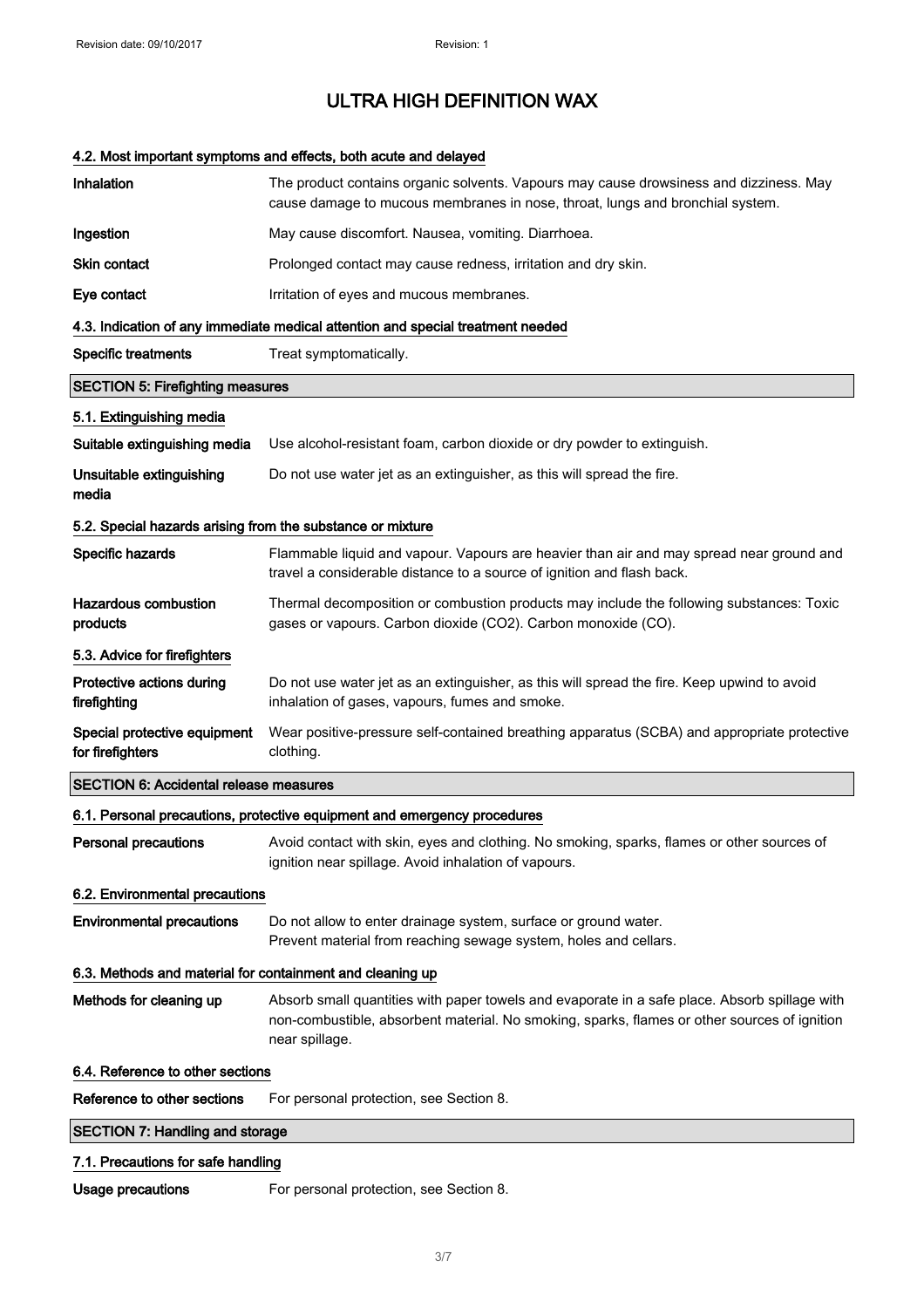| Advice on general<br>occupational hygiene                  | Do not eat, drink or smoke when using this product. Provide eyewash station. Wash hands<br>thoroughly after handling.       |  |
|------------------------------------------------------------|-----------------------------------------------------------------------------------------------------------------------------|--|
|                                                            | 7.2. Conditions for safe storage, including any incompatibilities                                                           |  |
| <b>Storage precautions</b>                                 | Store at room temperature. Store in accordance with local regulations.                                                      |  |
| 7.3. Specific end use(s)                                   |                                                                                                                             |  |
| <b>SECTION 8: Exposure Controls/personal protection</b>    |                                                                                                                             |  |
| 8.1. Control parameters                                    |                                                                                                                             |  |
| 8.2. Exposure controls                                     |                                                                                                                             |  |
| Protective equipment                                       |                                                                                                                             |  |
|                                                            |                                                                                                                             |  |
| Appropriate engineering<br>controls                        | Avoid inhalation of vapours.                                                                                                |  |
| Eye/face protection                                        | Wear eye protection.                                                                                                        |  |
| Hand protection                                            | Wear protective gloves. The breakthrough time for any glove material may be different for<br>different glove manufacturers. |  |
| Hygiene measures                                           | Wash hands thoroughly after handling. Do not eat, drink or smoke when using this product.                                   |  |
| <b>SECTION 9: Physical and Chemical Properties</b>         |                                                                                                                             |  |
| 9.1. Information on basic physical and chemical properties |                                                                                                                             |  |
| Appearance                                                 | Waxy solid.                                                                                                                 |  |
| Colour                                                     | White.                                                                                                                      |  |
| Odour                                                      | Characteristic.                                                                                                             |  |
| <b>Odour threshold</b>                                     | No information available.                                                                                                   |  |
| pH                                                         | Not applicable.                                                                                                             |  |
| <b>Melting point</b>                                       | $40^{\circ}$ C                                                                                                              |  |
| Initial boiling point and range                            | 100°C @                                                                                                                     |  |
| Flash point                                                | Data lacking.                                                                                                               |  |
| <b>Evaporation rate</b>                                    | No information available.                                                                                                   |  |
| <b>Evaporation factor</b>                                  | No information available.                                                                                                   |  |
| Upper/lower flammability or<br>explosive limits            | No information available.                                                                                                   |  |
| Other flammability                                         | No information available.                                                                                                   |  |
| Vapour pressure                                            | No information available.                                                                                                   |  |
| Vapour density                                             | No information available.                                                                                                   |  |
| <b>Relative density</b>                                    | ~ 0.9                                                                                                                       |  |
| <b>Bulk density</b>                                        | No information available.                                                                                                   |  |
| Solubility(ies)                                            | Insoluble in water.                                                                                                         |  |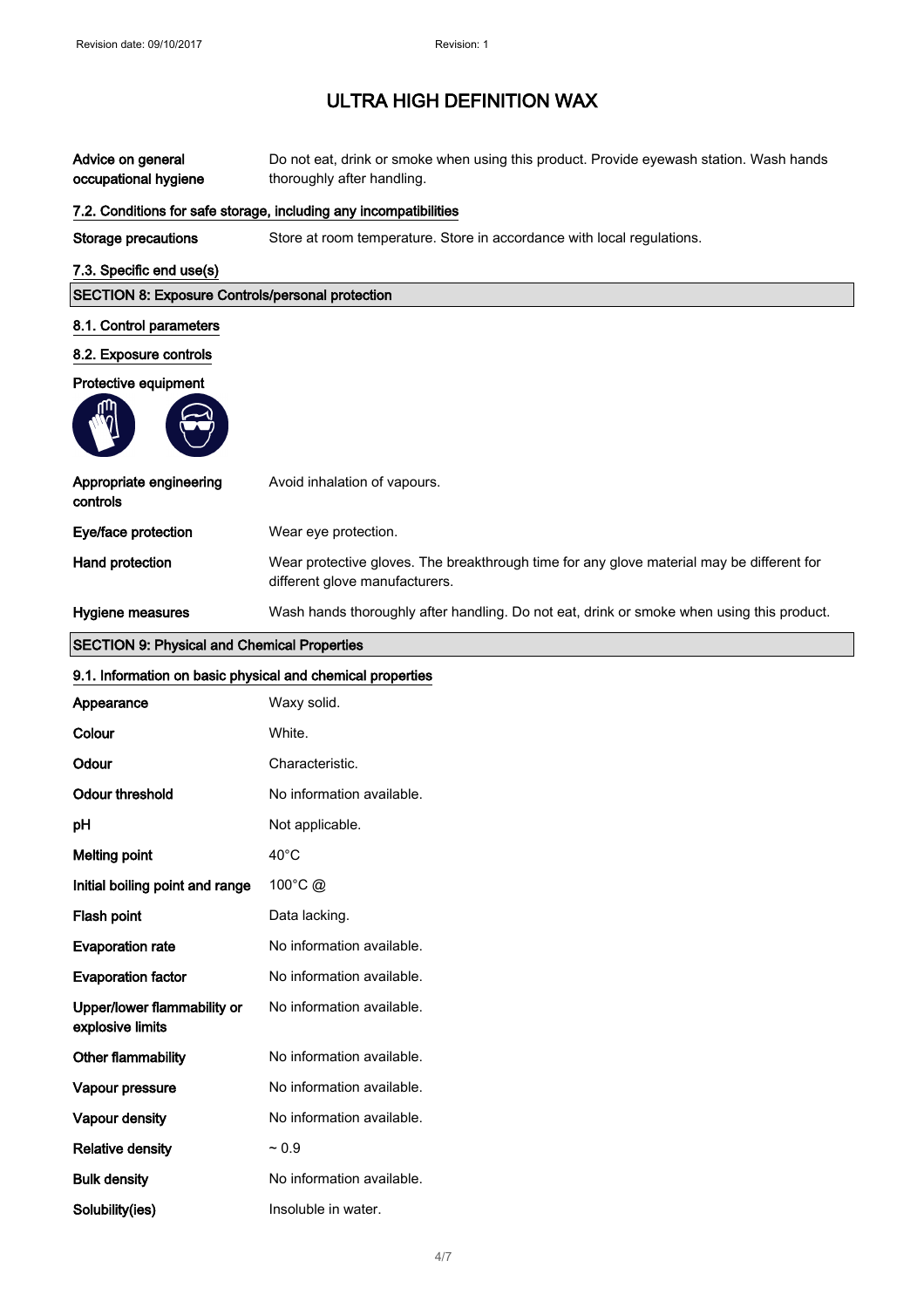| <b>Partition coefficient</b>                 | No information available.                                                          |
|----------------------------------------------|------------------------------------------------------------------------------------|
| Auto-ignition temperature                    | No information available.                                                          |
| <b>Decomposition Temperature</b>             | No information available.                                                          |
| <b>Viscosity</b>                             | Kinematic viscosity > 20.5 mm <sup>2</sup> /s.                                     |
| <b>Explosive properties</b>                  | No information available.                                                          |
| 9.2. Other information                       |                                                                                    |
| <b>SECTION 10: Stability and reactivity</b>  |                                                                                    |
| 10.1. Reactivity                             |                                                                                    |
| Reactivity                                   | There are no known reactivity hazards associated with this product.                |
| 10.2. Chemical stability                     |                                                                                    |
| <b>Stability</b>                             | Stable at normal ambient temperatures and when used as recommended.                |
| 10.3. Possibility of hazardous reactions     |                                                                                    |
| Possibility of hazardous<br>reactions        | Under normal conditions of storage and use, no hazardous reactions will occur.     |
| 10.4. Conditions to avoid                    |                                                                                    |
| <b>Conditions to avoid</b>                   | Avoid heat, flames and other sources of ignition.                                  |
| 10.5. Incompatible materials                 |                                                                                    |
| Materials to avoid                           | Avoid contact with the following materials: Strong acids. Strong oxidising agents. |
| 10.6. Hazardous decomposition products       |                                                                                    |
| Hazardous decomposition<br>products          | None at ambient temperatures.                                                      |
| <b>SECTION 11: Toxicological information</b> |                                                                                    |
| 11.1. Information on toxicological effects   |                                                                                    |
| <b>SECTION 12: Ecological Information</b>    |                                                                                    |
| 12.1. Toxicity                               |                                                                                    |
| <b>Toxicity</b>                              | Not determined.                                                                    |
| 12.2. Persistence and degradability          |                                                                                    |
| Phototransformation                          | Not determined.                                                                    |
| Stability (hydrolysis)                       | Not determined.                                                                    |
| Biodegradation                               | Expected to be readily biodegradable.                                              |
| Biological oxygen demand                     | Not determined.                                                                    |
| 12.3. Bioaccumulative potential              |                                                                                    |
| <b>Partition coefficient</b>                 | No information available.                                                          |
| 12.4. Mobility in soil                       |                                                                                    |
| 12.5. Results of PBT and vPvB assessment     |                                                                                    |
| 12.6. Other adverse effects                  |                                                                                    |
| <b>SECTION 13: Disposal considerations</b>   |                                                                                    |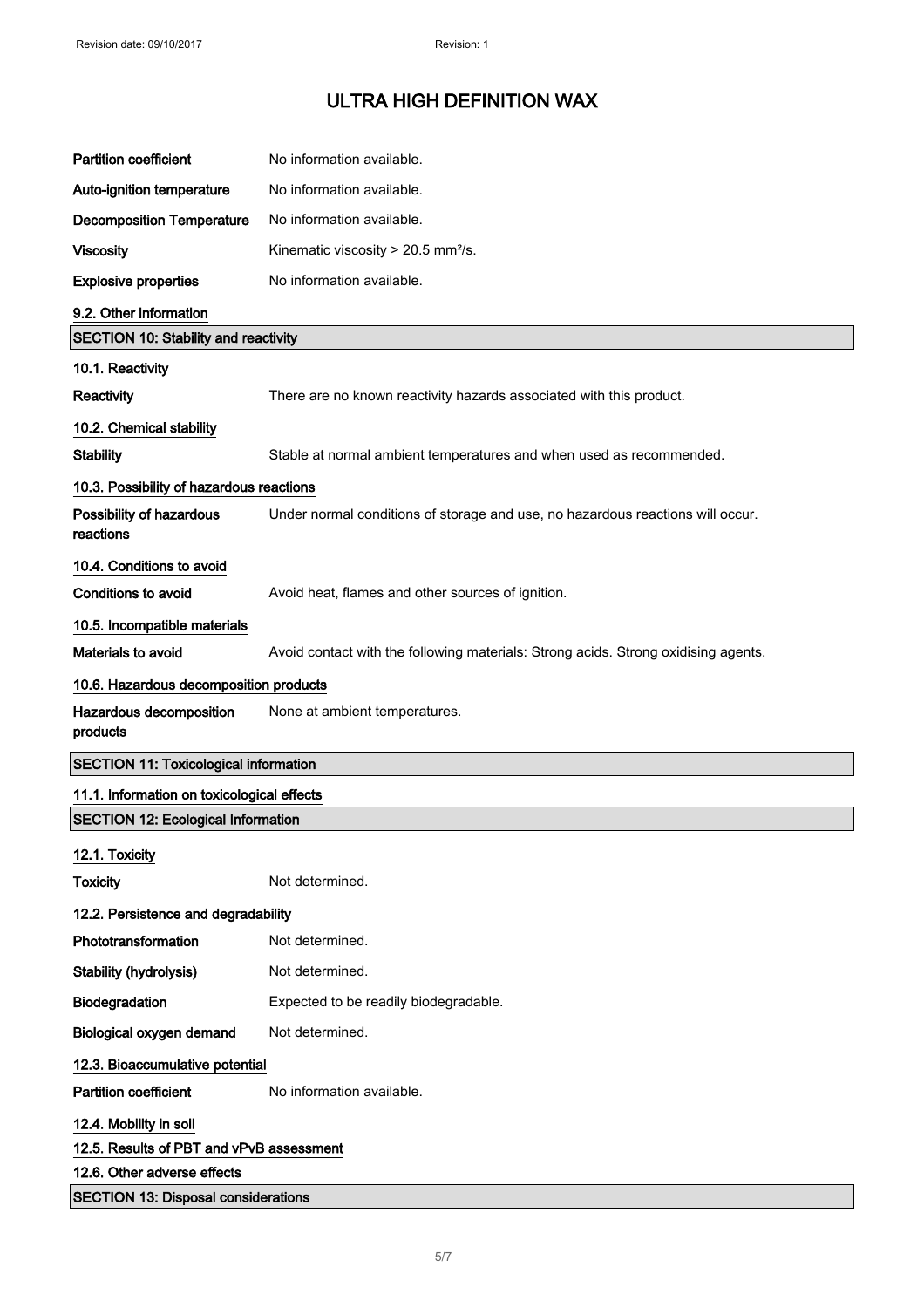### 13.1. Waste treatment methods

| General information | Waste, residues, empty containers, discarded work clothes and contaminated cleaning<br>materials should be collected in designated containers, labelled with their contents. |
|---------------------|------------------------------------------------------------------------------------------------------------------------------------------------------------------------------|
| Disposal methods    | Dispose of waste to licensed waste disposal site in accordance with the requirements of the<br>local Waste Disposal Authority.                                               |

### SECTION 14: Transport information

#### 14.1. UN number

| UN No. (ADR/RID) | 1325 |
|------------------|------|
| UN No. (IMDG)    | 1325 |
| UN No. (ICAO)    | 1325 |
| UN No. (ADN)     | 1325 |

### 14.2. UN proper shipping name

| Proper shipping name<br>(ADR/RID) | FLAMMABLE SOLID, ORGANIC, N.O.S. (NAPHTHA (PETROLEUM) HYDROTREATED<br>HEAVY)                                    |
|-----------------------------------|-----------------------------------------------------------------------------------------------------------------|
|                                   | Proper shipping name (IMDG) FLAMMABLE SOLID, ORGANIC, N.O.S. (NAPHTHA (PETROLEUM) HYDROTREATED<br>HEAVY)        |
|                                   | <b>Proper shipping name (ICAO)</b> FLAMMABLE SOLID, ORGANIC, N.O.S. (NAPHTHA (PETROLEUM) HYDROTREATED<br>HEAVY) |
| Proper shipping name (ADN)        | FLAMMABLE SOLID, ORGANIC, N.O.S. (NAPHTHA (PETROLEUM) HYDROTREATED<br>HEAVY)                                    |

### 14.3. Transport hazard class(es)

| 41 |
|----|
| F1 |
| 41 |
| 41 |
| 41 |
| 41 |
|    |

Transport labels

- 14.4. Packing group ADR/RID packing group II IMDG packing group II ADN packing group II ICAO packing group II
- 14.5. Environmental hazards

Environmentally hazardous substance/marine pollutant No.